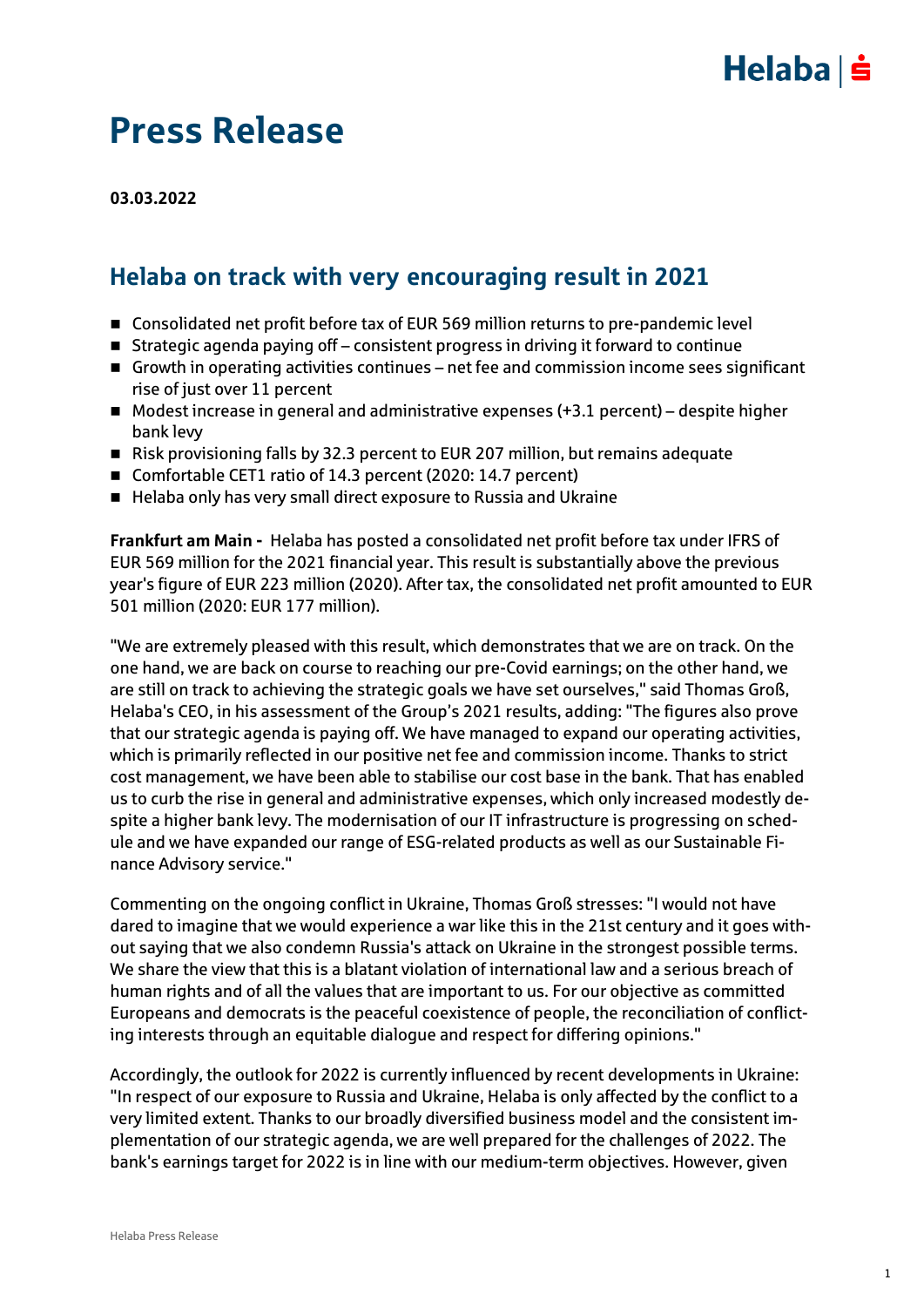## $Helaba| \dot{=}$

# Press Release

the war in Ukraine and the current very high level of uncertainty in respect of possible second and third-round effects, we have decided not to issue a specific earnings forecast."

### **The figures for the 2021 financial year at a glance**

Growth in Helaba's non-interest activities is reflected in the **net fee and commission income**, which increased by a significant EUR 50 million (+11 percent) to EUR 485 million (2020: EUR 435 million). Almost all segments contributed to this result.

**Net interest income** rose by EUR 153 million (+ 13 percent) to EUR 1,326 million (2020: EUR 1,172 million). This growth was largely due to long-term refinancing transactions with the ECB (TLTRO) and is also clearly reflected in the consolidated net earnings.

At EUR 218 million, **net income from rented properties** remained virtually unchanged from the previous year (2020: EUR 215 million). Once again, this item proved itself to be a stable and reliable source of earnings.

Thanks to strict cost management, **general and administrative expenses** only saw a modest rise of EUR 46 million (+ 3 percent) to EUR -1,515 million (2020: EUR -1,468 million). A higher bank levy of EUR 73 million (2020: EUR 51 million) accounted for a substantial part of this increase. Furthermore, a planned strategic expansion in the headcount of selected units within the Group resulted in additional expenses.

**Risk provisioning** of EUR -207 million compared with EUR -305 million in the previous year remains adequate. The overall quality of Helaba's portfolio is high.

**Net income from fair value measurement** was dominated by earnings contributions from the bank's customer-related business as well as catch-up effects from the previous year and amounted to EUR 183 million (2020: EUR 4 million).

**Net income from other activities** declined to EUR 57 million (2020: EUR 166 million). This was principally due to the absence of non-recurring effects that boosted net earnings in the previous year.

Helaba continues to be extremely well capitalised, which is reflected in a **CET1 ratio** of 14.3 percent.

The **balance sheet total** of the Helaba Group decreased by EUR 7 billion to EUR 212.3 billion.

### **Segment report**

The **Real Estate** segment generated a pre-tax result of EUR 224 million, which was below the previous year's earnings of EUR 252 million. An increase in net interest income was offset by higher allowances for credit losses. Margins on new business increased significantly while the average business volume remained stable.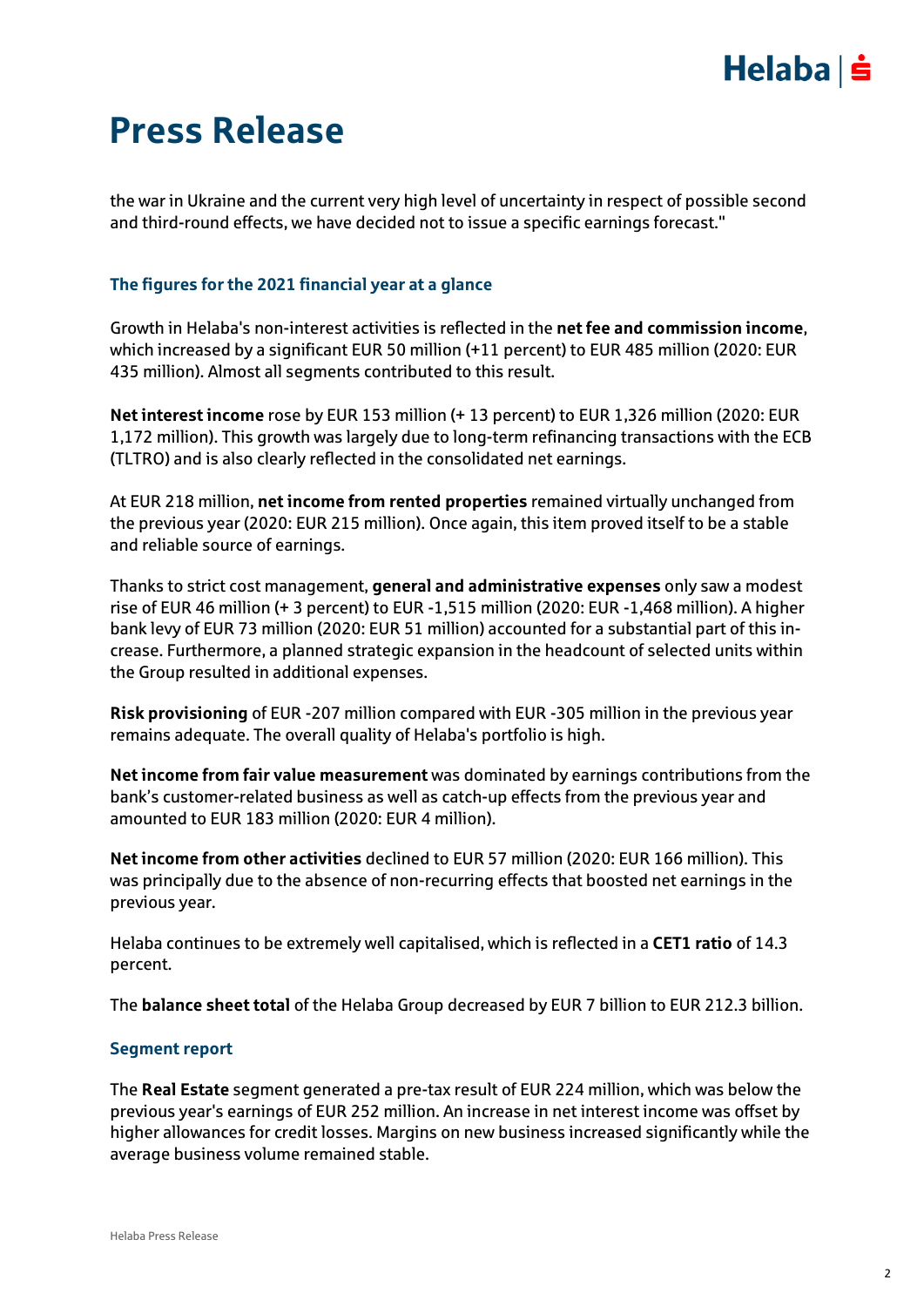## $Helaba \succeq$

# Press Release

The pre-tax result in the **Corporates & Markets** segment rose sharply from EUR 5 million to EUR 238 million. This very strong performance was mainly attributable to portfolio valuation reversals, higher margins and premiums from TLTRO transactions. In addition, higher net interest income from lending activities made a positive contribution and there was further growth in earnings from cash management activities.

Earnings before tax in the **Retail & Asset Management** segment also showed a marked improvement, rising to EUR 245 million (2020: EUR 202 million). This particularly reflects the higher net fee and commission income generated by Frankfurter Bankgesellschaft and Helaba Invest, in addition to Frankfurter Sparkasse and Landesbausparkasse Hessen-Thüringen.

At EUR 33 million, net income from **WIBank**'s activities was on a par with the previous financial year. In 2021, WIBank continued to provide reliable support to the local economy in the form of targeted subsidised loans on behalf of the Hessian state government.

In the **Other** segment (incl. consolidation), pre-tax earnings rose from EUR -268 million to EUR -171 million. This improvement was chiefly driven by a lower management adjustment.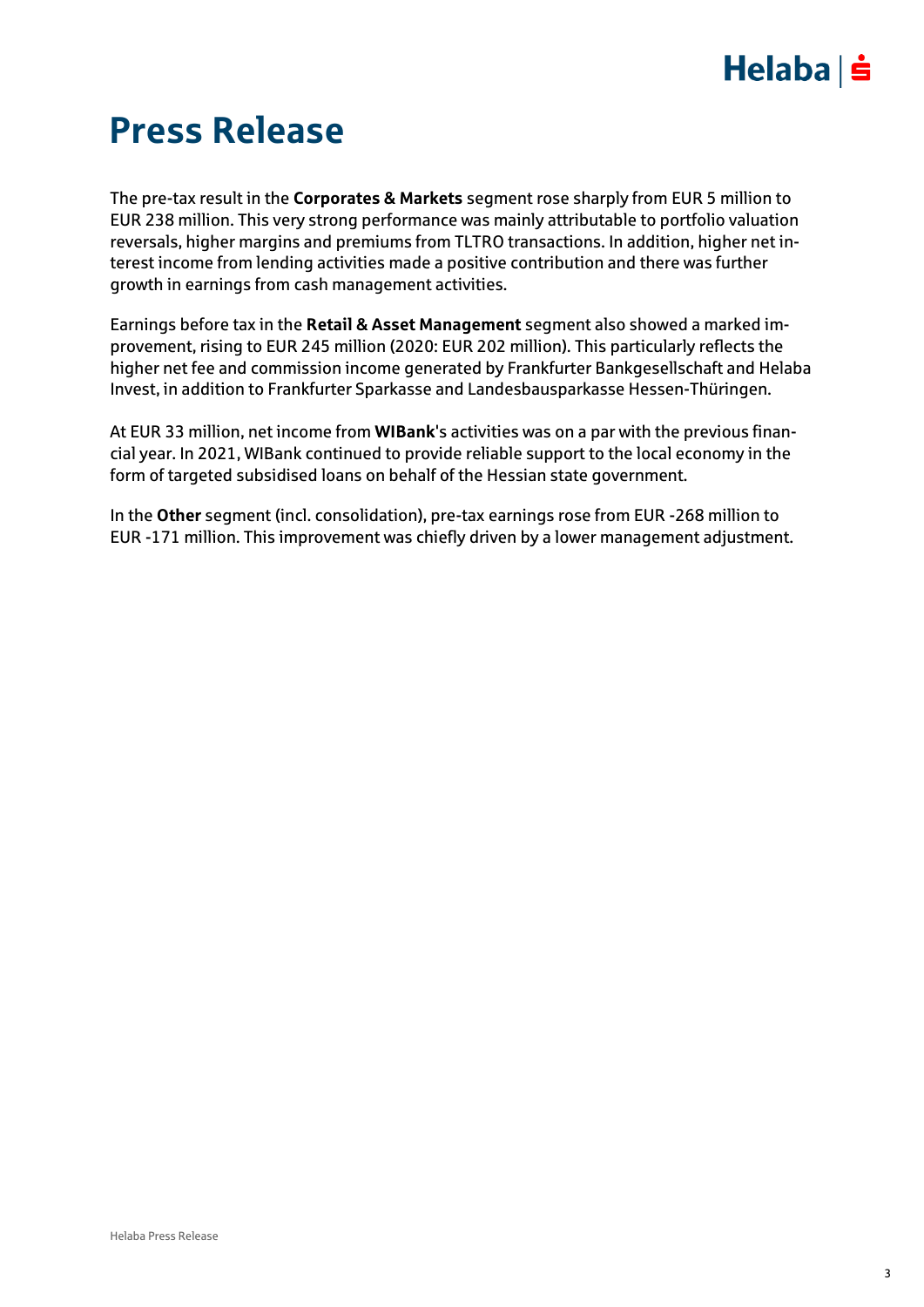# Press Release

### **Income Statement of Helaba Group under IFRS as of 31 December 2021**

|                                                                                               | $01.01 -$<br>31.12.2021 | $01.01 -$<br>31.12.2020 | Change       |          |  |
|-----------------------------------------------------------------------------------------------|-------------------------|-------------------------|--------------|----------|--|
|                                                                                               | In EUR (millions)       | In EUR (millions)       | In Mio. Euro | $\ln \%$ |  |
| Net interest income                                                                           | 1,326                   | 1,172                   | 153          | 13.1     |  |
| Provisions for losses on loans and<br>advances                                                | $-207$                  | $-305$                  | 99           | $-32.3$  |  |
| Net interest income after pro-<br>visions for losses on loans and<br>advances                 | 1,119                   | 867                     | 252          | 29.1     |  |
| Net fee and commission income                                                                 | 485                     | 435                     | 50           | 11.4     |  |
| Result from investment property                                                               | 218                     | 215                     | 3            | 1.2      |  |
| Result from fair value measure-<br>ment                                                       | 183                     | 4                       | 179          | >100.0   |  |
| Share of profit or loss of equity-ac-<br>counted entities                                     | 22                      | 4                       | 18           | >100.0   |  |
| Other net operating income                                                                    | 57                      | 166                     | $-110$       | $-65.9$  |  |
| General and administration ex-<br>penses (incl. scheduled deprecia-<br>tion and amortisation) | $-1,515$                | $-1,468$                | $-46$        | $-3.1$   |  |
| <b>Consolidated net profit before</b><br>tax                                                  | 569                     | 223                     | 346          | >100.0   |  |

|                     | 31.12.2021        | 31.12.2020        | Change            |
|---------------------|-------------------|-------------------|-------------------|
|                     | In EUR (billions) | In EUR (billions) | In EUR (billions) |
| Balance sheet total | 212.3             | 219.3             | $-7.0$            |
| Business volume     | 252.8             | 257.5             | $-4.7$            |

### Key indicators

|                               | $01.01 -$<br>31.12.2021 | $01.01 -$<br>31.12.2020 |  |
|-------------------------------|-------------------------|-------------------------|--|
|                               | $\ln \frac{9}{6}$       | $\ln \frac{9}{6}$       |  |
| Cost/income ratio             | 66.1                    | 73.5                    |  |
| Return on equity (before tax) | 6.4                     | 2.6                     |  |

|                     | 31.12.2021        | 31.12.2020        |
|---------------------|-------------------|-------------------|
|                     | $\ln \frac{9}{6}$ | $\ln \frac{9}{6}$ |
| CET1 ratio          | 14.3              | 14.7              |
| Total capital ratio | 18.1              | 19.1              |
| Leverage ratio      | 5.7               | 4.8               |